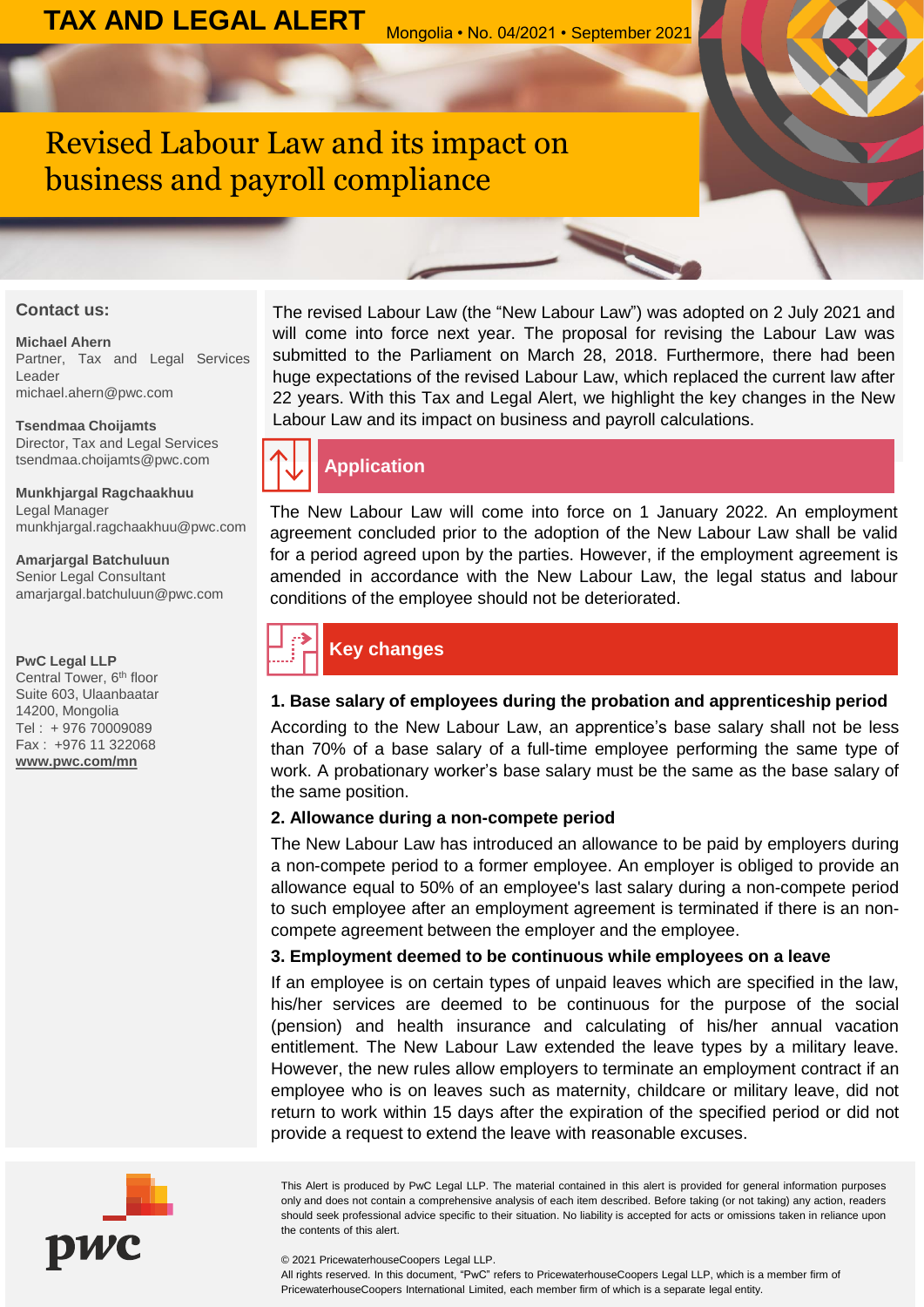# **TAX AND LEGAL ALERT** Mongolia • No. 04/2021 • September 2021

# Revised Labour Law and its impact on business and payroll compliance



### **Key changes (cont'd)**

#### **4. Extra pay for night works**

The New Labour Law requires employers to provide an extra pay to employees who work during night hours /10pm-6am/ if time off in lieu is not provided. The pay amount must be not less than 1.2 times the respective hourly salary is. In addition, employers are responsible for covering expenses in relation to preventive medical examination of full time night shift workers.

#### **5. Annual leave loading**

Employees, who were unable to take their annual leave in an annual leave cycle due to the urgent business necessity, should be paid an allowance of 1.5 times their respective standard annual vacation pay is. Under the new law, new employees are entitled for the annual vacation from the 7<sup>th</sup> month of their employment commencement. Furthermore, employees are entitled for 10 consecutive calendar days of leave at least once out of the minimum 15 calendar days leave.

#### **6. Severance pay**

The amount of severance pay has been changed, and the following amounts shall be paid to an employee in case of employment termination under certain circumstances depending on the employee's length of service for that particular employer:

| Length of service with the employer | The amount of severance pay   |
|-------------------------------------|-------------------------------|
| 6 months - 2 years                  | Equal to 1 month base salary  |
| 2 -5 years                          | Equal to 2 months base salary |
| $5 - 10$ years                      | Equal to 3 months base salary |
| 10 or more years                    | Equal to 4 months base salary |

#### **7. Limitations on work hours**

The New Labour Law provides that employees should not work more than 56 hours per week. Also, the maximum overtime per day should not exceed 4 hours.

#### **8. Shift-works**

The New Labour Law introduces requirements for shift-works while the current law is silent on this matter. Employers are obliged to do/post an advance notification of a shift work schedule to employees at least 48 hours prior to the first shift. Regular working hours of one shift shall not exceed 8 hours. An employer may extend the shift working hours up to 4 hours.

#### **9. On-call schedule**

According to the New Labour Law, when employees are on-call outside of regular working hours, the on-calltime counts as the working time and must be compensated. If an employee is on-call at a location specified by an employer, such employee is entitled for an allowance of at least 50 percent of his/her base salary for the respective period. For other circumstances an allowance of at least 30% of the employee's base salary for the respective period should be provided.

#### **10. Roster shifts**

For the first time, the New Labour Law introduces requirements for roster shifts which is applicable to mining industry. The duration of the working time shall be 14 days as well as the rest and recreation period shall be 14 days. Furthermore, travel time of an employee on roster shifts will be counted as working hours.

#### **11. Employers' obligation to provide pay slips to employees**

Employers are required to notify employees in writing or electronically about the salary composition to be paid during the period, the deduction amount and its grounds, and the amount of salary paid.